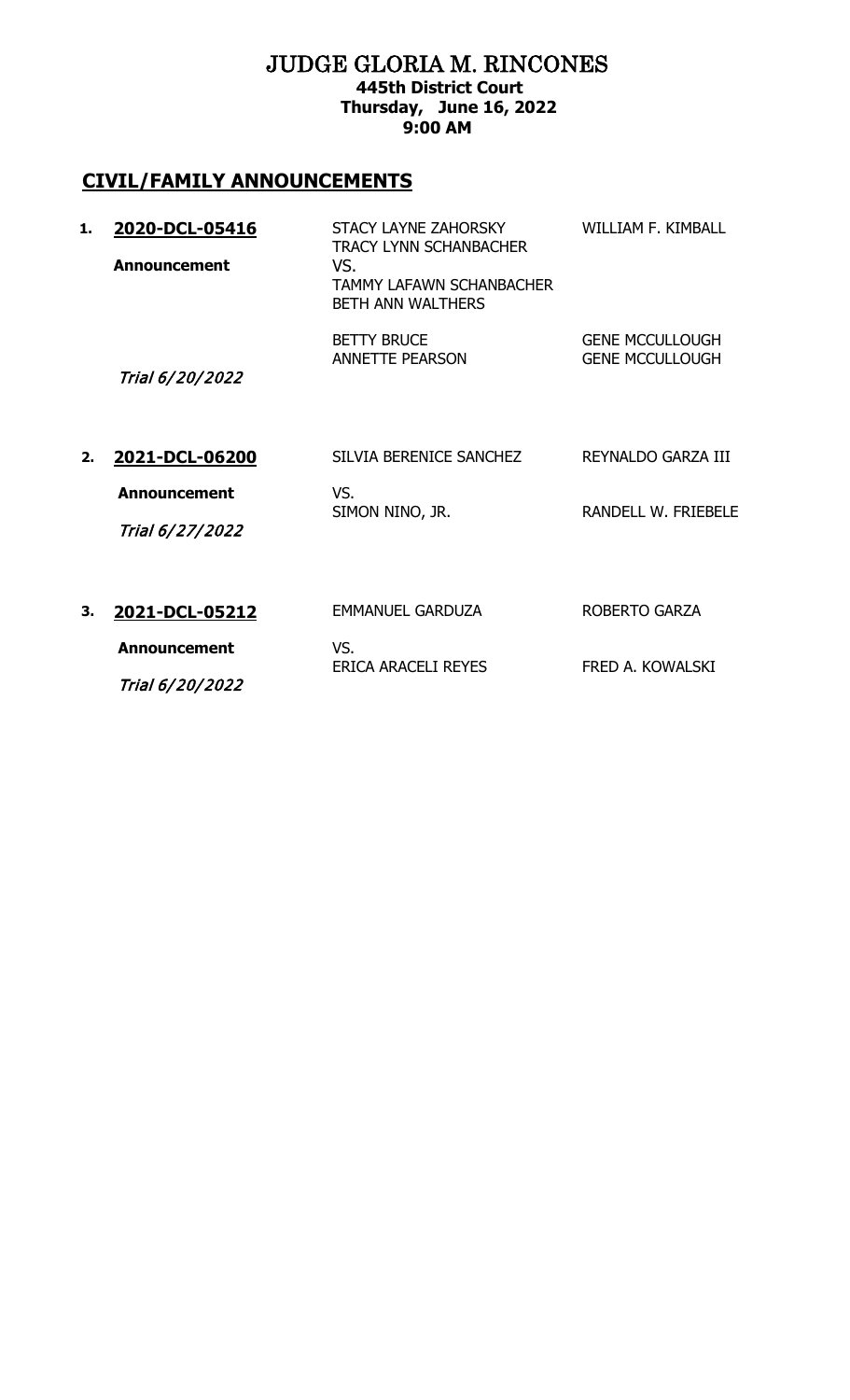#### JUDGE GLORIA M. RINCONES **445th District Court Thursday, June 16, 2022 9:00 AM**

# **CRIMINAL HEARINGS/ANNOUNCEMENTS:**

| 4. | 2020-DCR-00771<br><b>BURGLARY OF BUILDING-</b><br>20HAR186/Saenz; CRIMINAL<br>MISCHIEF >=\$2,500<\$30K<br><b>Review Hearing</b><br><b>RE-COMMITMENT REVIEW</b><br>FROM S.A.S.H. | FERRERO, EDWARD MARTIN, II | <b>CLAY S. CONRAD</b> |
|----|---------------------------------------------------------------------------------------------------------------------------------------------------------------------------------|----------------------------|-----------------------|
| 5. | 2020-DCR-00772<br>AGG ASSAULT AGAINST<br>PUBLIC SERVANT-<br>20XMG504/Garcia<br><b>Review Hearing</b><br><b>RE-COMMITMENT REVIEW</b><br>FROM S.A.S.H.                            | FERRERO, EDWARD MARTIN, II | <b>CLAY S. CONRAD</b> |
| 6. | 2022-DCR-00318<br>POSS CS PG $2 < 1$ G<br><b>Status Hearing</b><br>Def. to take care of JP<br>warrant from San Benito, TX<br>before next court hearing                          | Benavidez, Jared Guillermo | <b>AARON RENDON</b>   |
| 7. | 2021-DCR-01481<br>POSS CS PG $1 > = 1$ G<4G<br><b>Plea</b>                                                                                                                      | <b>GARZA, MANUEL</b>       | <b>AARON RENDON</b>   |
| 8. | 2021-DCR-02792<br>POSS CS PG $1 > = 1$ G<4G-<br>2021XMG2043/LIMAS<br><b>Plea</b>                                                                                                | <b>GARZA, MANUEL</b>       | <b>AARON RENDON</b>   |
| 9. | 2018-DCR-02617<br>ASSAULT FAM/HOUSE MEM<br><b>IMPEDE BREATH/CIRCULAT-</b><br>18B3894/Bellamy<br><b>Status Hearing</b>                                                           | LUCIO, ALBERTO, Jr.        | NOE D. GARZA, JR.     |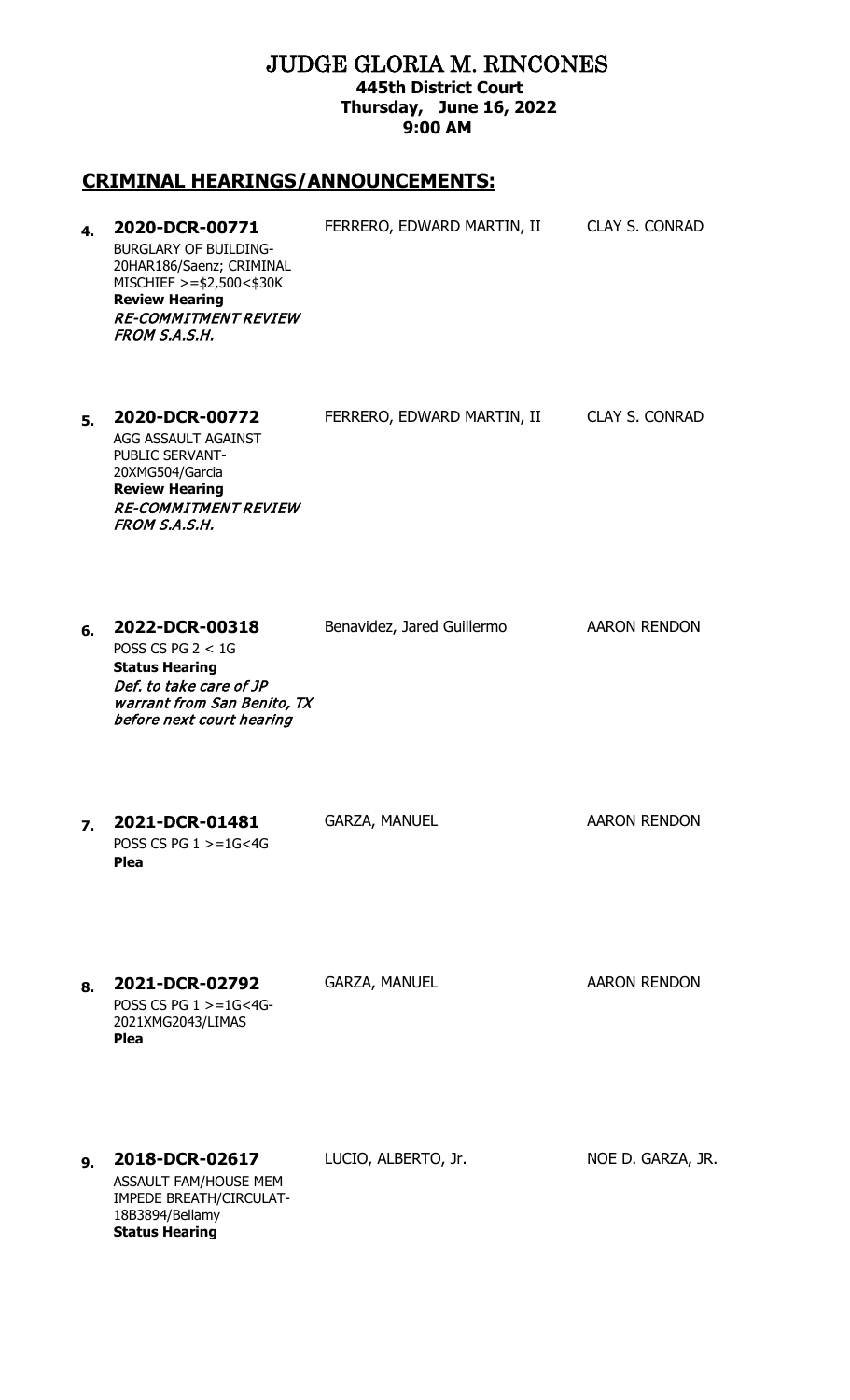| 10. 2021-DCR-02176                                                | Cortez, Sergio | NOE D. GARZA, JR. |
|-------------------------------------------------------------------|----------------|-------------------|
| <b>CONTINUOUS VIOLENCE</b>                                        |                |                   |
| <b>AGAINST THE FAMILY</b>                                         |                |                   |
| <b>Status Hearing</b>                                             |                |                   |
| <b>State to submit Dismissal</b><br>once def. pleas to misd. case |                |                   |

| 11. 2022-DCR-00455<br>ASSAULT FAM/HOUSE MEM<br><b>IMPEDE BREATH/CIRCULAT-</b><br>21XMG2494/GARCIA<br><b>Arraignment Hearing</b><br><b>Agreed Order to recall</b><br>warrant signed on<br>05/18/2022; 1. Defendant's<br><b>Motion for Discovery filed</b> | MARTINEZ, ENRIQUE           | <b>TANIA RAMIREZ</b>  |
|----------------------------------------------------------------------------------------------------------------------------------------------------------------------------------------------------------------------------------------------------------|-----------------------------|-----------------------|
| 12. 2022-DCR-00720<br>POSS CS PG $2 < 1$ G-<br>2021XMG3340/LIMAS<br><b>Status Hearing</b>                                                                                                                                                                | AMARO, KIMBERLY             | <b>RENE DE COSS</b>   |
| 13. 2021-DCR-02349<br>AGG ASSAULT W/DEADLY<br>WEAPON; ACCIDENT<br>INVOLVING INJ/DEATH<br><b>Status Hearing</b>                                                                                                                                           | SANTANA, DANIEL, Jr.        | <b>KORINA BARRAZA</b> |
| 14. 2021-DCR-01328<br>POSS CS PG 1 <1G-<br>21B0877/Lerma; ABANDON<br>ENDANGER CHILD CRIMINAL<br>NEGLIGENCE-21B0876/Lerma<br>Plea                                                                                                                         | BECERRA CANTU, FELIPE JESUS | LAWRENCE "L.J." RABB  |

**15. 2022-DCR-00460** BECERRA CANTU, FELIPE JESUS LAWRENCE "L.J." RABB THEFT OF WIRE/CBLE 50% ALUM/BRNZE/COPPER <\$20,000 **Plea**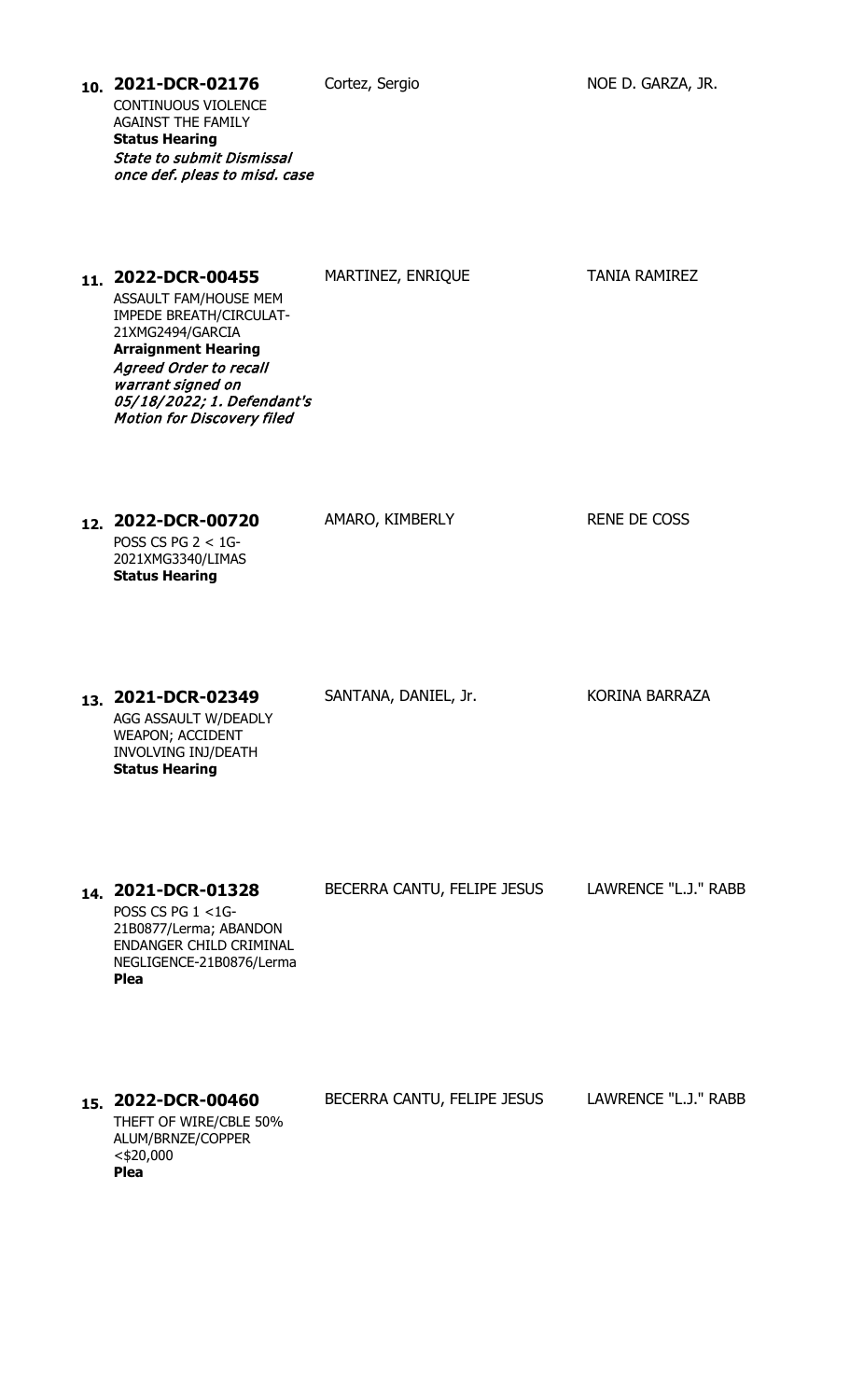POSS CS PG 1 <1G-210222/DANIELS **Plea**

**16. 2021-DCR-01802** BECERRA CANTU, FELIPE JESUS LAWRENCE "L.J." RABB

| 17 <sub>1</sub> | 2022-DCR-00849                                                   | IZAGUIRRE, ARIEL ALEXANDER | RUBEN HERRERA |
|-----------------|------------------------------------------------------------------|----------------------------|---------------|
|                 | CRIMINAL MISCHIEF<br>$>=$ \$2,500<\$30K-<br>21HAR2567/DAVIS      |                            |               |
|                 | <b>Status Hearing</b>                                            |                            |               |
|                 | Def, to take care of JP<br>warrants before next court<br>hearing |                            |               |
|                 |                                                                  |                            |               |

18. **2022-DCR-00317** Gonzalez, Andy, Jr. RUBEN HERRERA POSS CS PG 2 < 1G-21B3306/DIEZ **Status Hearing**

**19. 2022-DCR-00843** LEIJA, ABDIEL ALEJANDRO RUBEN HERRERA POSS CS PG 1/1-B >=1G<4G-212035/OCHOA; POSS CS PG 2 < 1G-212034/OCHOA **Status Hearing**

| 20. 2022-DCR-00458                                                      | CRUZ, MIGUEL IGNACIO | <b>ANTHONY CORNEJO</b> |
|-------------------------------------------------------------------------|----------------------|------------------------|
| POSS CS PG $1/1-B > = 1G < 4G$<br>21B4094/DIEZ<br><b>Status Hearing</b> |                      |                        |

| 21. | 2021-DCR-02499                                                                                                                                                                                                                                                    | LOZOYA, RICK | <b>ANTHONY CORNEJO</b> |
|-----|-------------------------------------------------------------------------------------------------------------------------------------------------------------------------------------------------------------------------------------------------------------------|--------------|------------------------|
|     | ASSAULT<br><b>FAMILY/HOUSEHOLD MEMBER</b><br>PREV CONV IAT; ASSAULT OF<br>PREGNANT PERSON<br><b>Status Hearing</b><br>Def, to take care of 2<br>warrants in JP3-2 issued on<br>01/27/2022; 2 warrants in<br>JP5-2 issued on 03/01/2021<br>and 3 warrants in JP5-2 |              |                        |
|     | <i>issued on 11/12/2008</i>                                                                                                                                                                                                                                       |              |                        |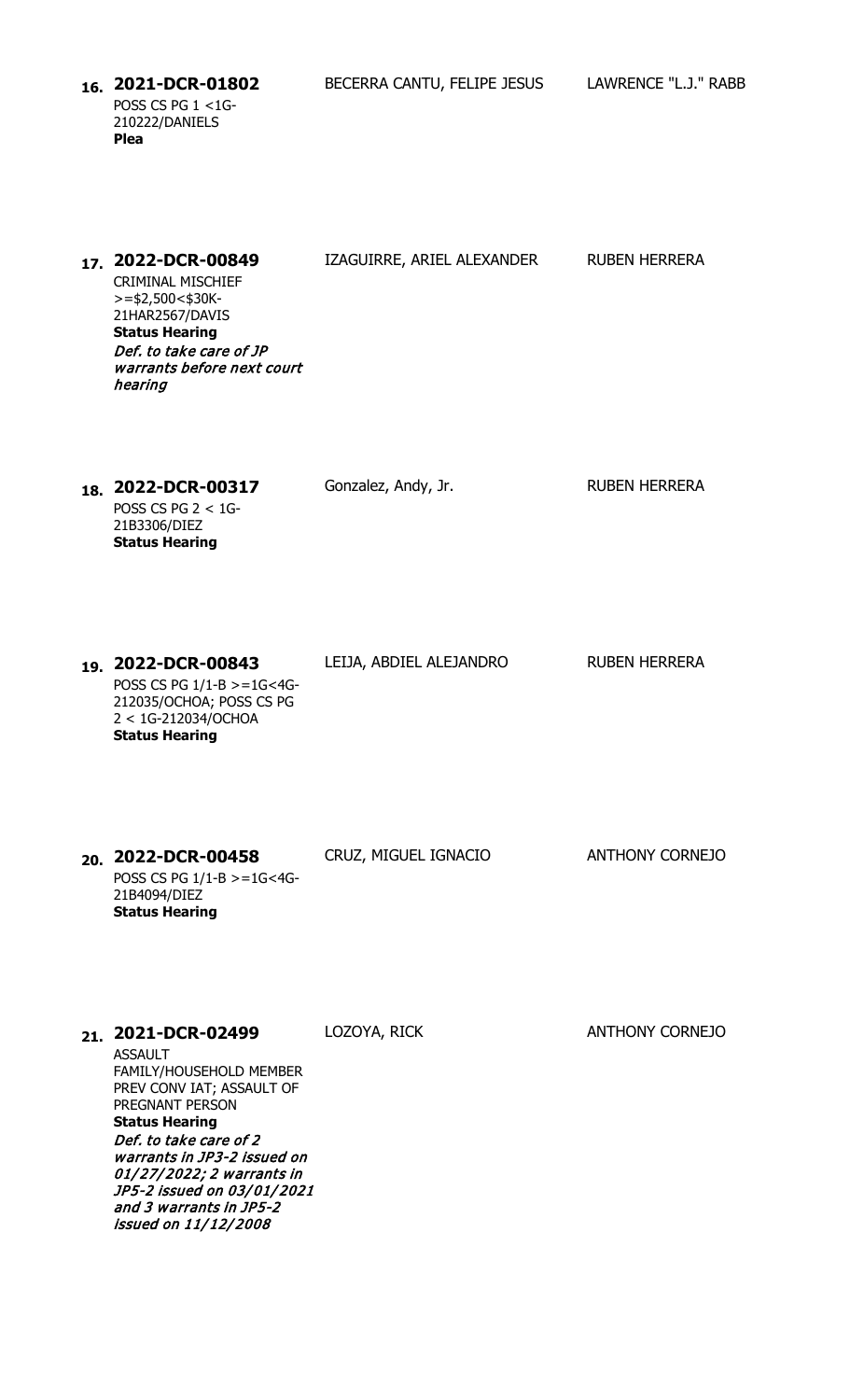**22. 2022-DCR-00729** TORRES, VANDEIZEL LEE STUART DIAMOND POSS CS PG 1 <1G-21B3957/DIEZ **Status Hearing**

**23. 2019-DCR-00679** SANCHEZ, MARIO ANTONIO NOE ROBLES POSS CS PG 2 < 1G **Motion to Revoke 24. 2022-DCR-00839** SOTO, JOE KEVEN NOE ROBLES ROBBERY **Status Hearing** IF DEF. DOES NOT BOND OUT THEN 11 A.M. **25. 2022-DCR-00840** SOTO, JOE KEVEN NOE ROBLES AGG ASSAULT W/DEADLY WEAPON-21XMG2931/GARCIA **Status Hearing** IF DEF. DOES NOT BOND OUT THEN 11 A.M. **26. 2020-DCR-00630** Vega, Juan Manuel VICTOR RAMIREZ POSS CS PG  $2 < 1$ G **Pre-Trial Diversion Revocation** 27. **2021-DCR-02799** RIOS, JOHN DAVID DOLORES ZARATE ASSAULT PEACE OFFICER/JUDGE-21B2064/BELLAMY **Status Hearing 28. 2021-DCR-02785** BEARD, ALEXANDRIA JORDAN DOLORES ZARATE INJURY CHILD/ELDERLY/DISABLED RECKLESS BODILY INJ-21HAR1686/GARCIA **Status Hearing**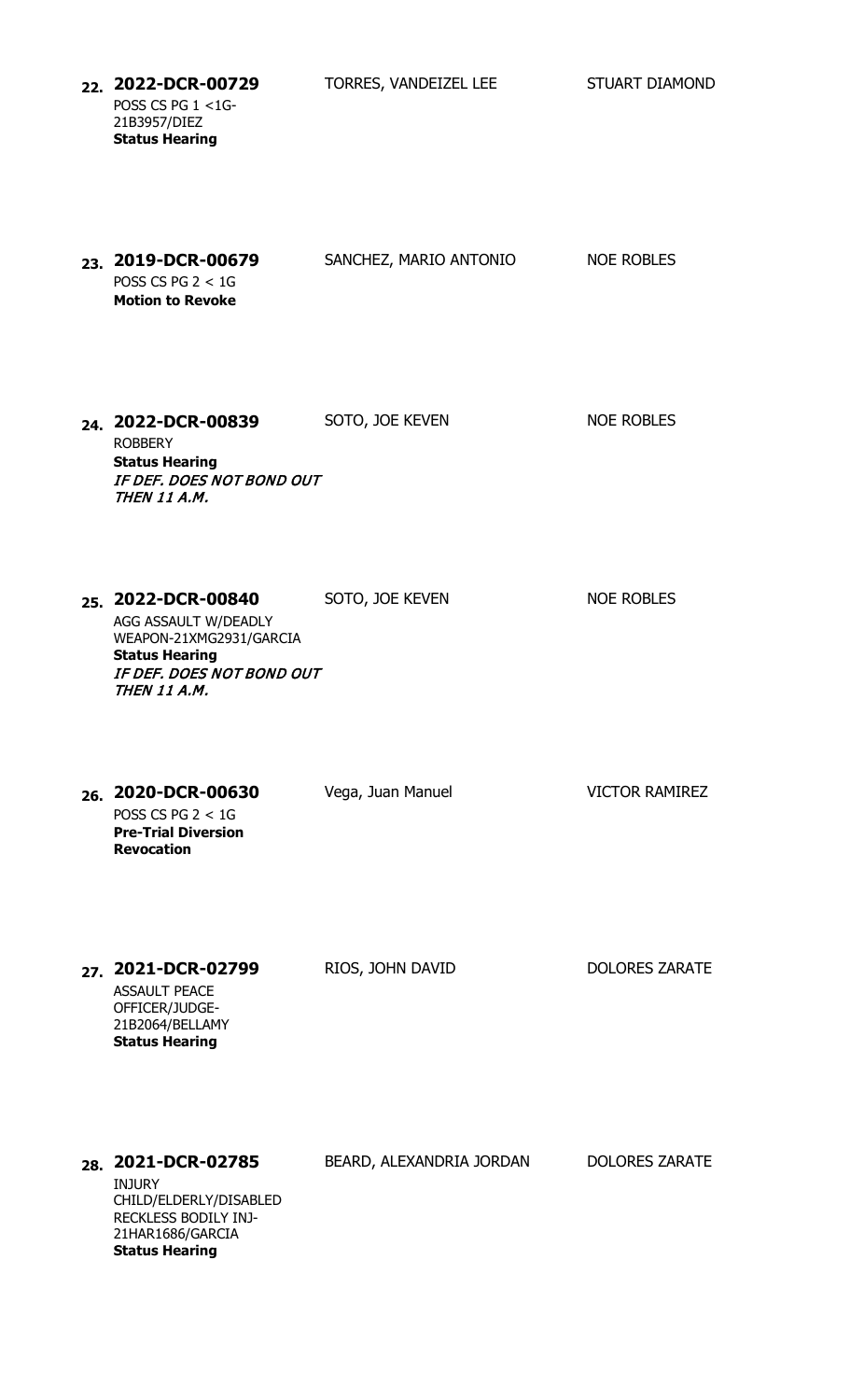| 29. 2018-DCR-00212<br>POSS CS PG 1 <1G-<br>17XMG3341/Limas; EVADING<br>ARREST DET W/VEH<br><b>Divert Court Review</b><br><b>Hearing (OCA - Criminal)</b><br>Compliance                                                                                                   | ROCHA, RAUL EMMANUEL          | FRED A. KOWALSKI            |
|--------------------------------------------------------------------------------------------------------------------------------------------------------------------------------------------------------------------------------------------------------------------------|-------------------------------|-----------------------------|
| 30. 2022-DCR-00593<br>POSS CS PG 1/1-B >=1G<4G-<br>2021XMG3676/LIMAS<br><b>Pre-Trial Diversion</b><br><b>Admonishment</b>                                                                                                                                                | <b>GARCIA ALCALA, BERNICE</b> | FRED A. KOWALSKI            |
| 31. 2022-DCR-00846<br>POSS CS PG $1 < 1$ G<br><b>Pre-Trial Diversion</b><br><b>Admonishment</b>                                                                                                                                                                          | <b>GARCIA, VICTORIA ANN</b>   | FRED A. KOWALSKI            |
| 32. 2022-DCR-00298<br>POSS CS PG 1/1-B <1G-<br>2021XMG2512/GARCIA<br><b>Status Hearing</b>                                                                                                                                                                               | HERNANDEZ, JUAN RODRIGUEZ     | LOUIS S. SOROLA             |
| 33. 2022-DCR-00853<br><b>TAMPER/FABRICATE PHYS</b><br>EVID W/INTENT TO IMPAIR-<br>210364/MENDOZA; POSS CS<br><b>PG 1 &lt;1G</b><br><b>Arraignment Hearing</b><br>$COUNTI = OK BOND;$<br>COUNT II = (WARRANT)<br>\$5,000 C/S; PREVIOUSLY NO<br><b>BOND FOR THIS COUNT</b> | SITTON, JOSHUA DAVID          | <b>MARIA LINDA GONZALEZ</b> |
| 34. 2022-DCR-00852<br>POSS CS PG 1/1-B <1G-<br>22HAR204/GARCIA<br><b>Status Hearing</b>                                                                                                                                                                                  | RAMIREZ, MICHAEL DAVID        | OSCAR DE LA FUENTE, JR.     |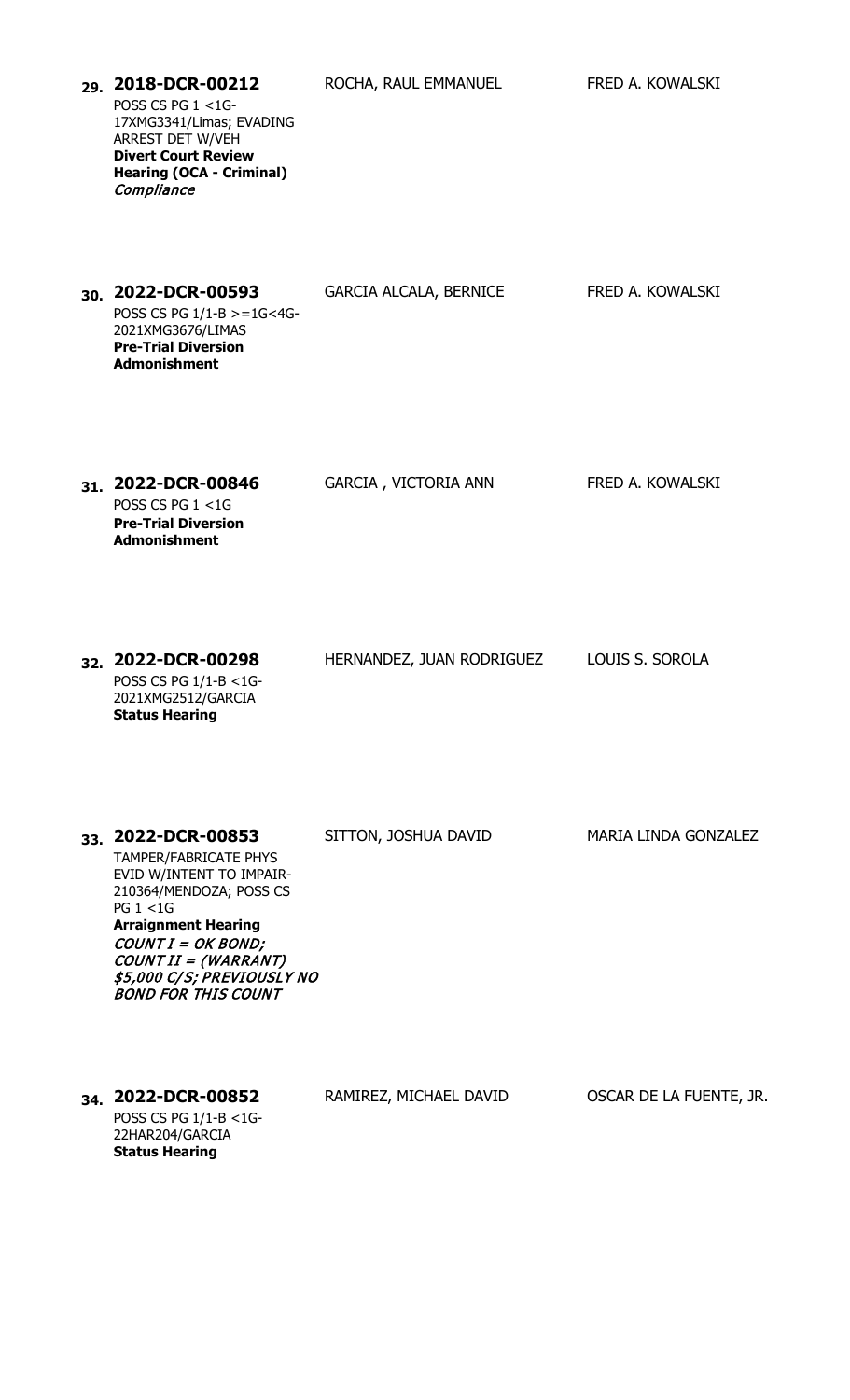**35. 2022-DCR-00848** MARTINEZ, DAVID MICHEAL P. TREJO AGG ASSAULT W/DEADLY WEAPON **Status Hearing**

| 36. 2022-DCR-00847<br>CREDIT CARD OR DEBIT<br>CARD ABUSE; CREDIT CARD<br>OR DEBIT CARD ABUSE-21-<br>00764C/GARZA; CREDIT CARD<br>OR DEBIT CARD ABUSE-21-<br>00765C/GARZA; CREDIT CARD<br>OR DEBIT CARD ABUSE-21-<br>00766C/GARZA; CREDIT CARD<br>OR DEBIT CARD ABUSE-21-<br>00767C/GARZA; CREDIT CARD<br>OR DEBIT CARD ABUSE-21-<br>00768C/GARZA; CREDIT CARD<br>OR DEBIT CARD ABUSE-21- | NARANJO, PRISCILLA ACOSTA    | ABEL DELGADILLO          |
|------------------------------------------------------------------------------------------------------------------------------------------------------------------------------------------------------------------------------------------------------------------------------------------------------------------------------------------------------------------------------------------|------------------------------|--------------------------|
| 00763C/GARZA<br><b>Status Hearing</b><br>37. 2022-DCR-00844<br>POSS CS PG $2 < 1$ G-<br>212148/OCHOA<br><b>Status Hearing</b>                                                                                                                                                                                                                                                            | BENNETT, WILLIAM THOMAS      | ABEL DELGADILLO          |
| 38. 2022-DCR-00845<br>POSS CS PG $2 < 1$ G-<br>22B0113/BELLAMY<br><b>Status Hearing</b><br>Def. to take care of JP<br>warrants before next court                                                                                                                                                                                                                                         | <b>JUAREZ, JONATHON LUIS</b> | <b>GABRIELA MARTINEZ</b> |
| hearing<br>39. 2022-DCR-00307<br>DRIVING WHILE<br><b>INTOXICATED 3RD OR MORE</b><br><b>IAT</b><br><b>Status Hearing</b>                                                                                                                                                                                                                                                                  | <b>GARCIA, RUBEN</b>         | <b>GABRIELA MARTINEZ</b> |
| 40. 2022-DCR-00300<br><b>BURGLARY OF BUILDING-</b><br>21LAF305/SALAS<br><b>Status Hearing</b><br>Def. to take care of JP<br>warrants before next court<br>hearing                                                                                                                                                                                                                        | TORRES, JOSE ALBERTO         | L. ARON PENA             |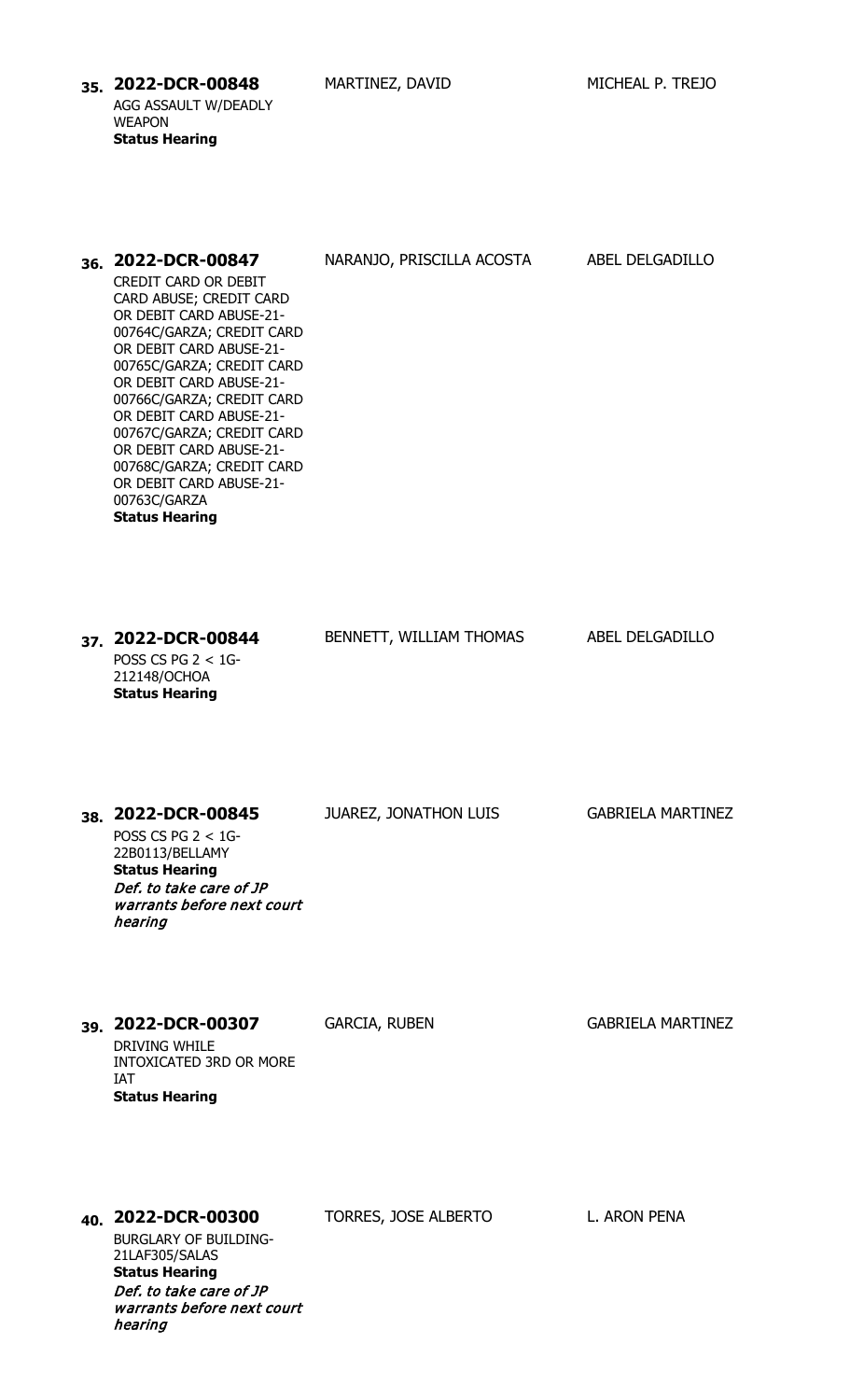**41. 2022-DCR-00841** FLANDES, LUIS III LEE KENNY PEREZ POSS CS PG 2 < 1G **Status Hearing**

| 42. 2021-DCR-01873         |
|----------------------------|
| POSS CS PG $2 < 1$ G-      |
| 21HAR717/Garcia            |
| <b>Pre-Trial Diversion</b> |
| <b>Completion</b>          |
|                            |

43. **2022-DCR-00719** SILVA GOMEZ, VICENTE G RICK CANALES

INTOXICATED 3RD OR MORE IAT- 21B2494/BELLAMY; POSS

DRIVING WHILE

CS PG  $1 > = 1$ G<4G-21B2493/BELLAMY **Status Hearing**

GARCIA III, RUBEN CAROL SANCHEZ

**44. 2021-DCR-01250** VILLARREAL, FERNANDO ISMAEL HINOJOSA DRIVING WHILE INTOXICATED 3RD OR MORE IAT-20-0251/DANIELS **Arraignment Hearing** Agreed \$10,000 C/S BOND 05/26/2022

**45. 2021-DCR-02654** TREVINO, NICOLE JOHN T. BLAYLOCK

DRIVING WHILE INTOXICATED 3RD OR MORE IAT-21XMG1206/LIMAS **Status Hearing** Possible Plea

46. **2021-DCR-02642** GONZALES, JESSE **ESTEBAN GONZALES** 

AGG ASSAULT W/DEADLY WEAPON-21XMG1944/LIMAS; UNL CARRY HANDGUN LIC HOLDER ALCH PREM/COR FAC **Status Hearing**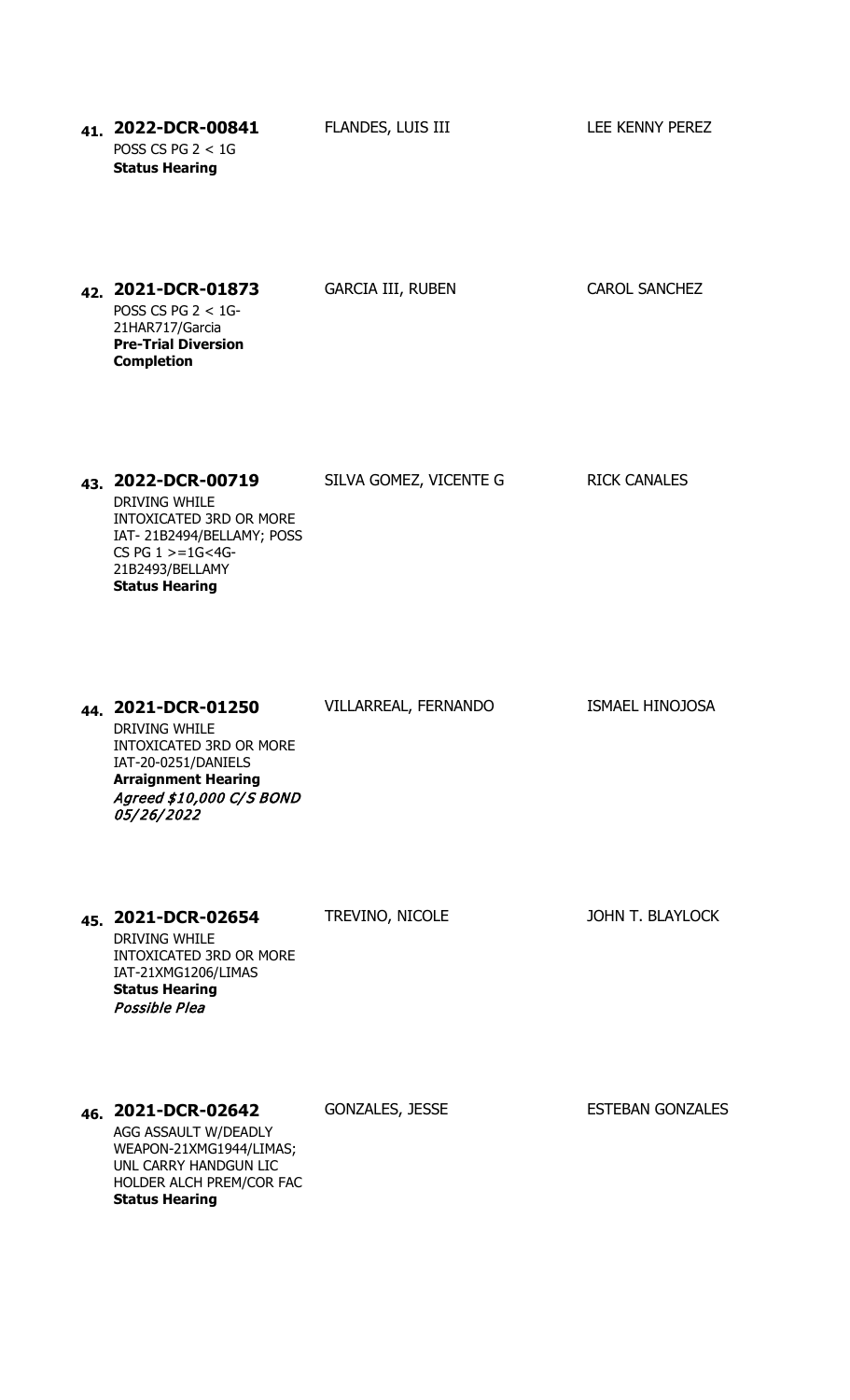**47. 2021-DCR-02643** GUERRERO, JAIME ALEJANDRO GERRY LINAN POSS CS PG 1 <1G-21B1258/BELLAMY **Status Hearing**

| <sub>48.</sub> 2021-DCR-02914        | VALLEDELAROSA, ANDREA | FABIAN LIMAS, JR. |
|--------------------------------------|-----------------------|-------------------|
|                                      | YAMILETH              |                   |
| DOCC MADIL $\lt$ ELDC $\lt$ = EQLDC. |                       |                   |

POSS MARIJ >5LBS<=50LBS-21HAR95/GARCIA **Status Hearing**

**49. 2021-DCR-01869** SALAZAR BENAVIDES, EDGAR DAVID ALEJANDRO DOMINGUEZ

POSS CS PG 2 >= 4G<400G-200076/Daniels; POSS MARIJ >4OZ<=5LBS-200077/Daniels **Status Hearing**

**50. 2021-DCR-02653** SALINAS, JESUS DEREK REYNA POSS CS PG  $2 < 1$ G **Pre-Trial Diversion Completion**

**51. 2021-DCR-01392** HERNANDEZ, SANTIAGO, Jr. OSCAR DE LA FUENTE, JR.

MAN DEL CS PG 1 >=4G<200G-21B0220/Nunez **Status Hearing** Partial Motion to Suppress signed on 04/21/2022

**52. 2021-DCR-01868** AVILA, BRANDON OSCAR DE LA FUENTE, JR. POSS CS PG 2 < 1G **Status Hearing**

**53. 2022-DCR-00454** HERRERA, RAMIRO RIGOBERTO FLORES, JR.

ASSAULT FAM/HOUSE MEM IMPEDE BREATH/CIRCULAT-21B2173/DIEZ **Status Hearing** Def allowed to appear via zoom due to working in Illinois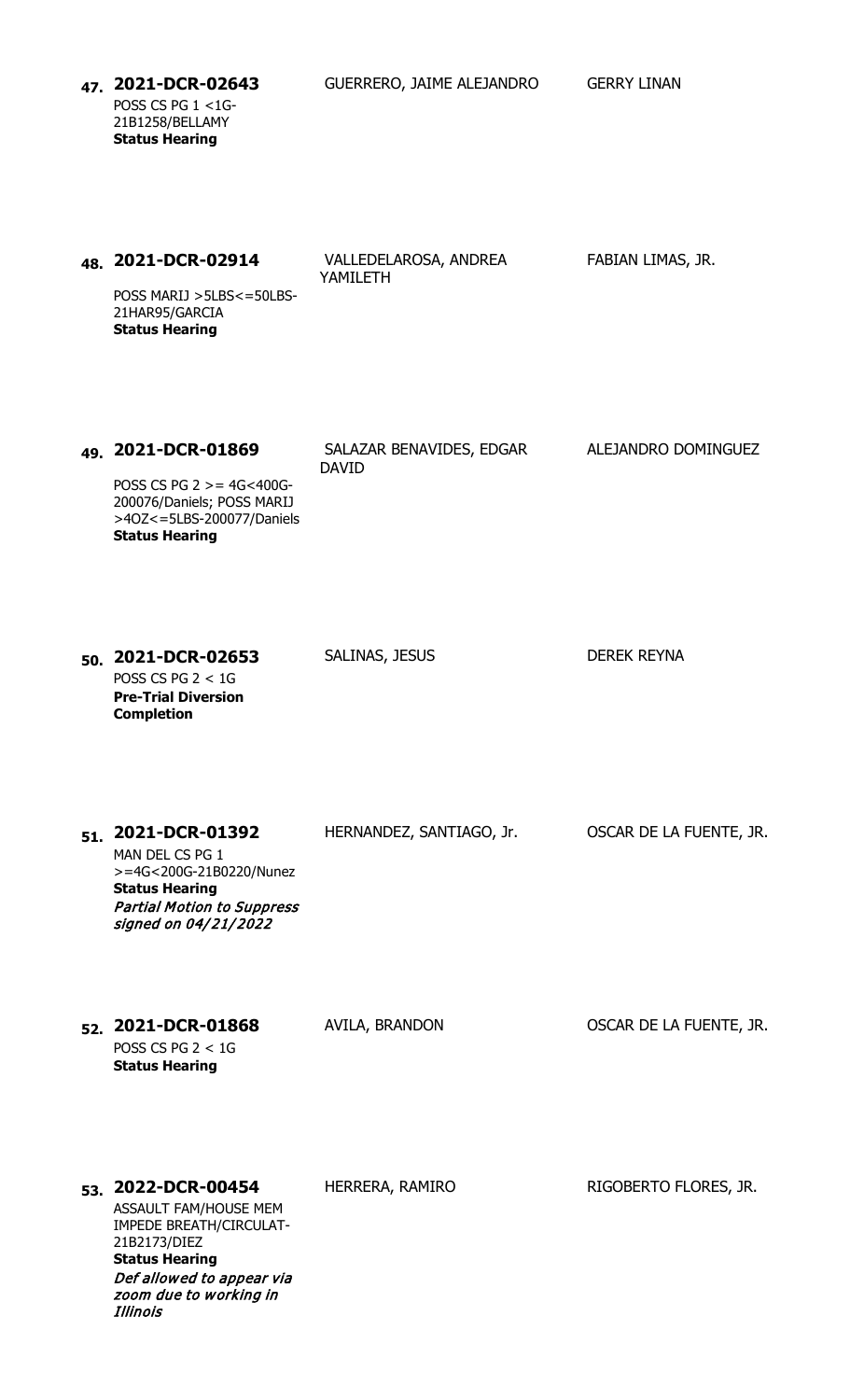| 54. 2022-DCR-00452<br><b>ASSAULT</b><br>FAMILY/HOUSEHOLD MEMBER<br>PREV CONV IAT<br><b>Status Hearing</b><br>Def. has Aff/Surety to<br>Surrender warrant in<br>Magistrate Court (J/Limas)<br>2022XARW0078 issued on<br>02/09/2022 w/\$1,500<br>cash/bond; Affidavit of Non-<br><b>Prosecution Filed</b> | MARTINEZ, RAUL FRANCO           | <b>JAVIER AGUIRRE</b>    |
|---------------------------------------------------------------------------------------------------------------------------------------------------------------------------------------------------------------------------------------------------------------------------------------------------------|---------------------------------|--------------------------|
| 55. 2021-DCR-02919<br><b>EVADING ARREST DET</b><br>W/VEH-21B2451/NUNEZ;<br>POSS CS PG $2 < 1$ G-<br>21B2449/NUNEZ<br><b>Pre-Trial Diversion</b><br><b>Admonishment</b>                                                                                                                                  | VARGAS, JIM                     | ROGELIO ORTIZ, JR.       |
| 56. 2021-DCR-01567<br><b>DRIVING WHILE</b><br><b>INTOXICATED</b><br><b>Motion to Revoke</b>                                                                                                                                                                                                             | <b>BURDICK, STEVEN LAWRENCE</b> | NAT C. PEREZ, JR.        |
| 57. 2022-DCR-00842<br>POSS CS PG $1 > = 1$ G<4G-<br>211390/OCHOA; POSS CS PG<br>1 > = 1G<4G-211391/OCHOA<br><b>Arraignment Hearing</b><br>Def. to hire attorney                                                                                                                                         | ROY, KENNETH ALTON              | LUIS DE LA GARZA         |
| 58. 2018-DCR-01702<br>POSS MARIJ >40Z<=5LBS-<br>18XMG1826/Sorola<br><b>Motion to Revoke</b>                                                                                                                                                                                                             | CAVAZOS, JONATHAN               | <b>JOSE GONZALES</b>     |
| 59. 2021-DCR-02502<br><b>POSS MARIJ</b><br>>50LBS<=2,000LBS<br><b>Motion to Revoke</b><br>\$20,000 C/S WARRANT                                                                                                                                                                                          | PEREZ MENDEZ, RIGOBERTO         | <b>ENRIQUE C. JUAREZ</b> |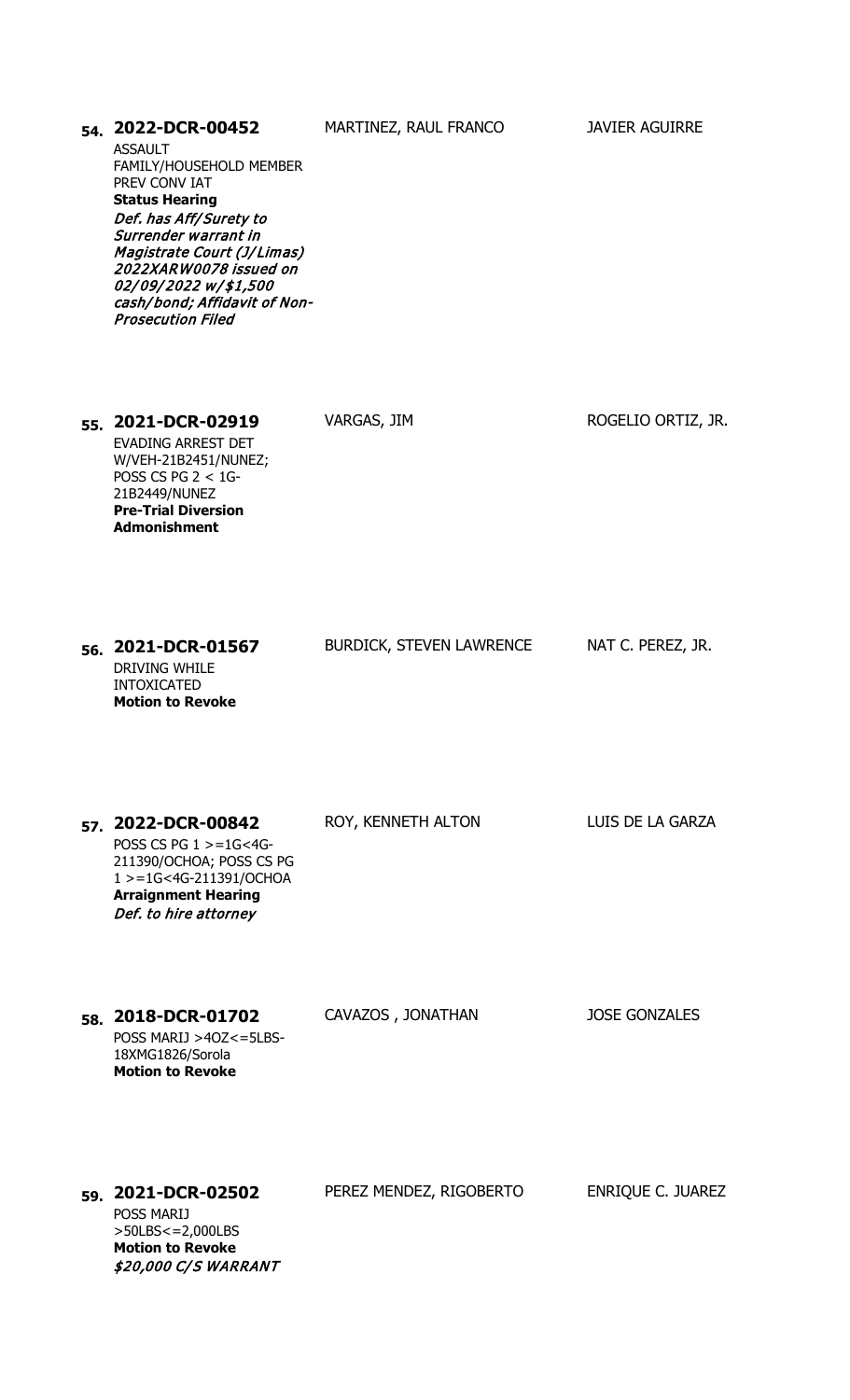INDECENCY W/CHILD SEXUAL CONTACT; INDECENCY W/A CHILD EXPOSES-19XMG1204/Sorola **Motion to Adjudicate** \$20,000 C/S WARRANT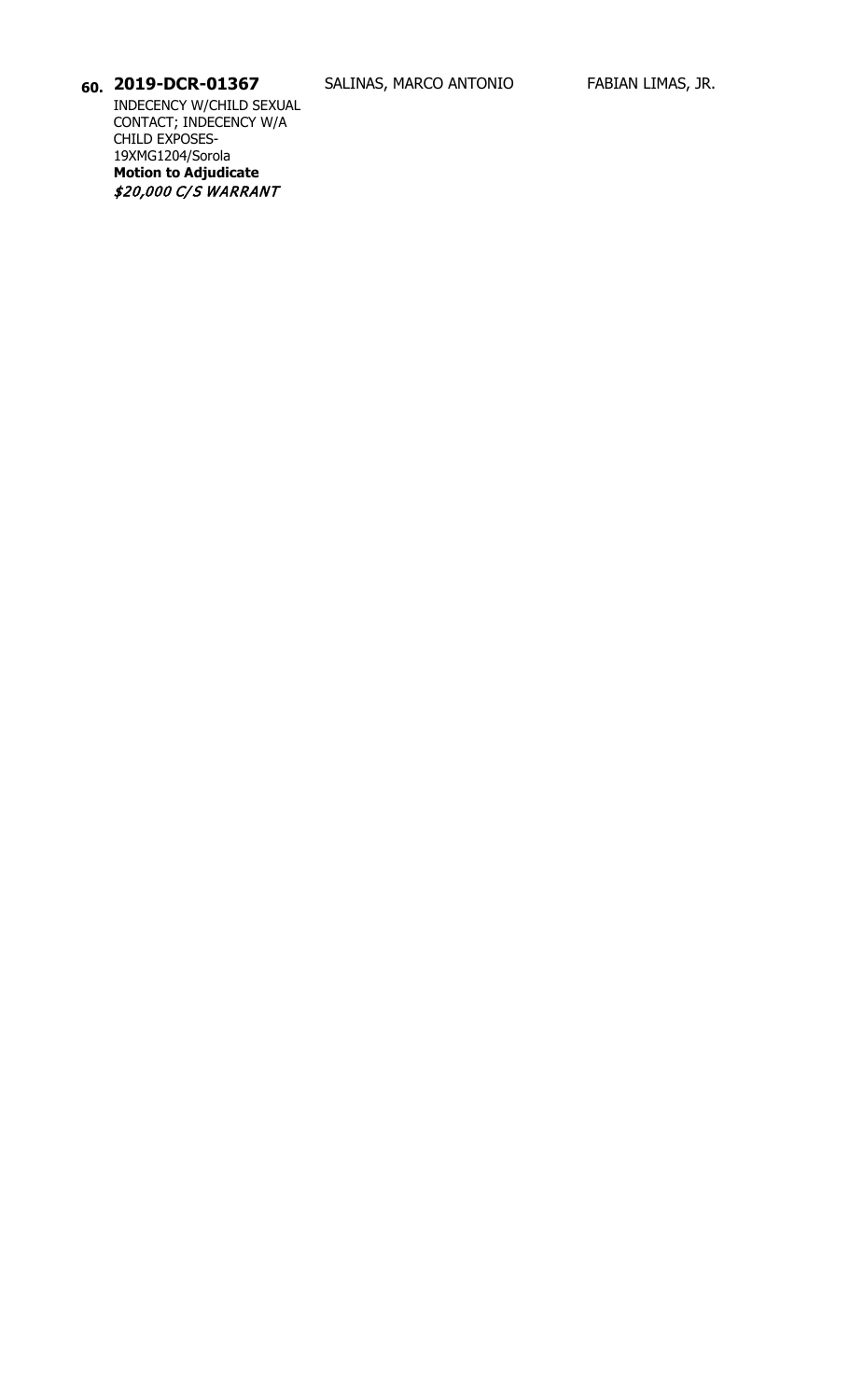#### JUDGE GLORIA M. RINCONES **445th District Court Thursday, June 16, 2022 11:00 AM**

### **CRIMINAL HEARINGS/ANNOUNCEMENTS:**

**Announcement** TRIAL 06/ 27/ 2022

| 61. 2021-DCR-01391<br>DRIVING WHILE<br>INTOXICATED 3RD OR MORE<br><b>IAT</b><br><b>Announcement</b><br>Trial 6/27/2022                                                                                                          | RIOS, JAVIER            | <b>JAVIER AGUIRRE</b> |
|---------------------------------------------------------------------------------------------------------------------------------------------------------------------------------------------------------------------------------|-------------------------|-----------------------|
| 62. 2021-DCR-01717<br><b>THEFT PROP &lt;\$2,500</b><br>2/MORE PREV CONV-21-<br>00064C/GARZA<br><b>Announcement</b><br>Trial 6/27/2022                                                                                           | RIOS, JAVIER            | <b>JAVIER AGUIRRE</b> |
| 63. 2021-DCR-01718<br>ACCIDENT INVOLVING<br>INJURY-21-00417C/ALANIZ<br><b>Announcement</b><br>Trial 6/27/2022                                                                                                                   | RIOS, JAVIER            | <b>JAVIER AGUIRRE</b> |
| 64. 2021-DCR-02652<br><b>ACCIDENT INVOLVING</b><br>INJURY-21-00505C/ALANIZ;<br>ACCIDENT INVOLVING<br>INJURY-21-00506C/ALANIZ;<br><b>ACCIDENT INVOLVING</b><br>INJURY-21-00507C/ALANIZ<br><b>Announcement</b><br>Trial 6/27/2022 | RIOS, JAVIER            | <b>JAVIER AGUIRRE</b> |
| 65. 2021-DCR-01720<br><b>DRIVING WHILE</b><br>INTOXICATED 3RD OR MORE<br>IAT                                                                                                                                                    | CABRERA, VICENTE JAVIER | JAMES R. YOUNG, JR.   |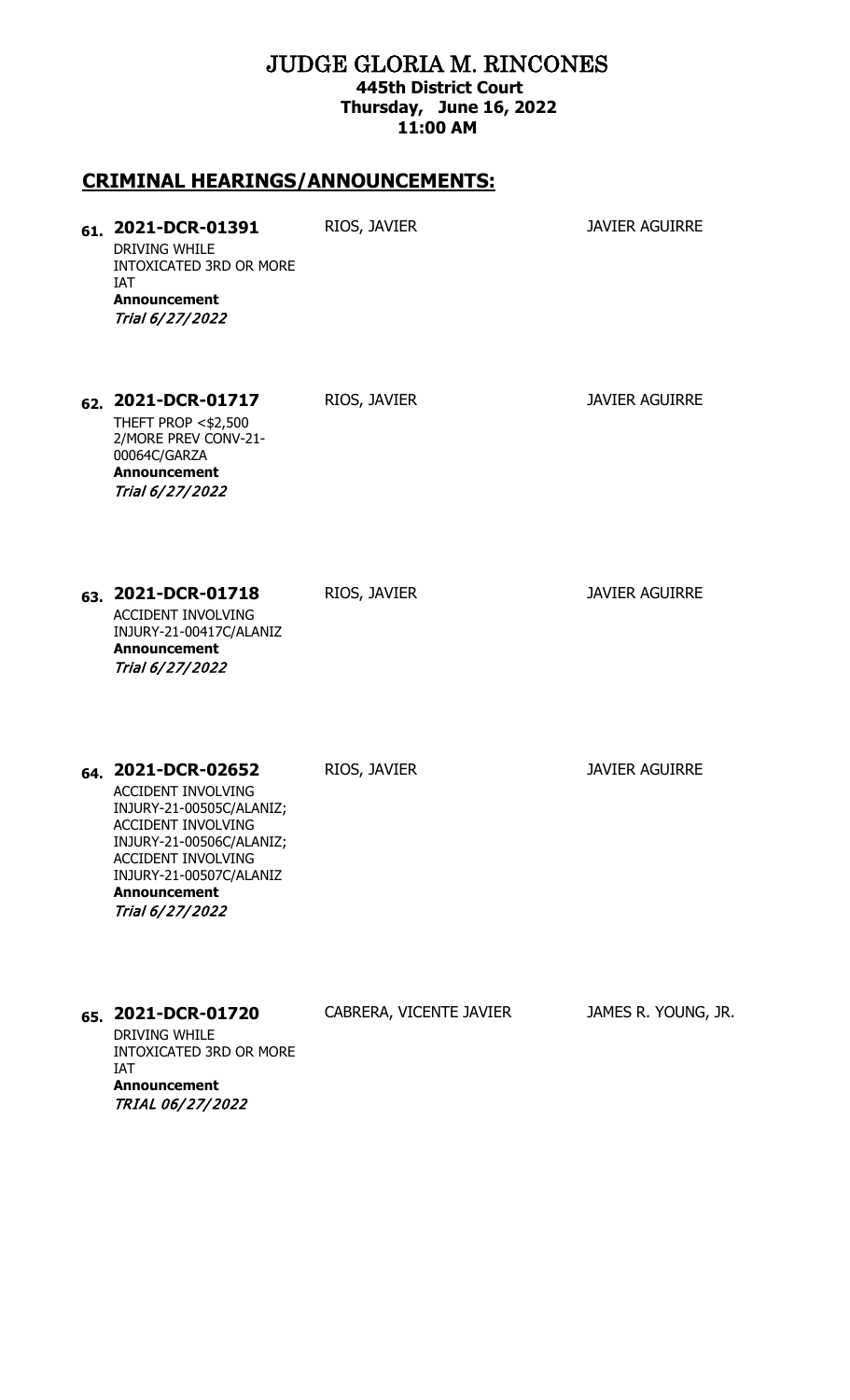**66. 2022-DCR-00071** GARCIA, NICHOLAS, Jr. ANTHONY CORNEJO THEFT OF FIREARM-2021XMG3478/GARCIA **Status Hearing**

| 67. 2022-DCR-00072    | GARCIA, NICHOLAS, Jr. | <b>ANTHONY CORNEJO</b> |
|-----------------------|-----------------------|------------------------|
| AGG ROBBERY- 21-      |                       |                        |
| 00737C/ALANIZ         |                       |                        |
| <b>Status Hearing</b> |                       |                        |

**68. 2022-DCR-00073** GARCIA, NICHOLAS, Jr. ANTHONY CORNEJO AGG ROBBERY- 21- 00741C/ALANIZ **Status Hearing**

**69. 2022-DCR-00984** GARCIA, NICHOLAS, Jr. ANTHONY CORNEJO POSS CS PG  $1/1-B$  >=1G<4G-21-00740C/ALANIZ **Status Hearing**

**70. 2019-DCR-00985** Saldana, Jetzrael **Saldana**, Herzog ANTHONY CORNEJO POSS CS PG 1 <1G **Motion to Revoke** FTA 04/ 08/ 2022 - NO BOND; State's 1st Amended MTA

#### **71. 2022-DCR-00721** Sierra, Jesse Austin **ANTHONY CORNEJO**

ASSAULT FAM/HOUSE MEM IMPEDE BREATH/CIRCULAT-21HAR2268/GARCIA; ASSAULT OF PREGNANT PERSON **Arraignment Hearing** FTA NO BOND 05/05/2022; PREVIOUS BONDS: COUNT I - GOOD BOND; COUNT II - WARRANT \$10,000 C/S (PREVIOUSLY \$3,000 C/ S)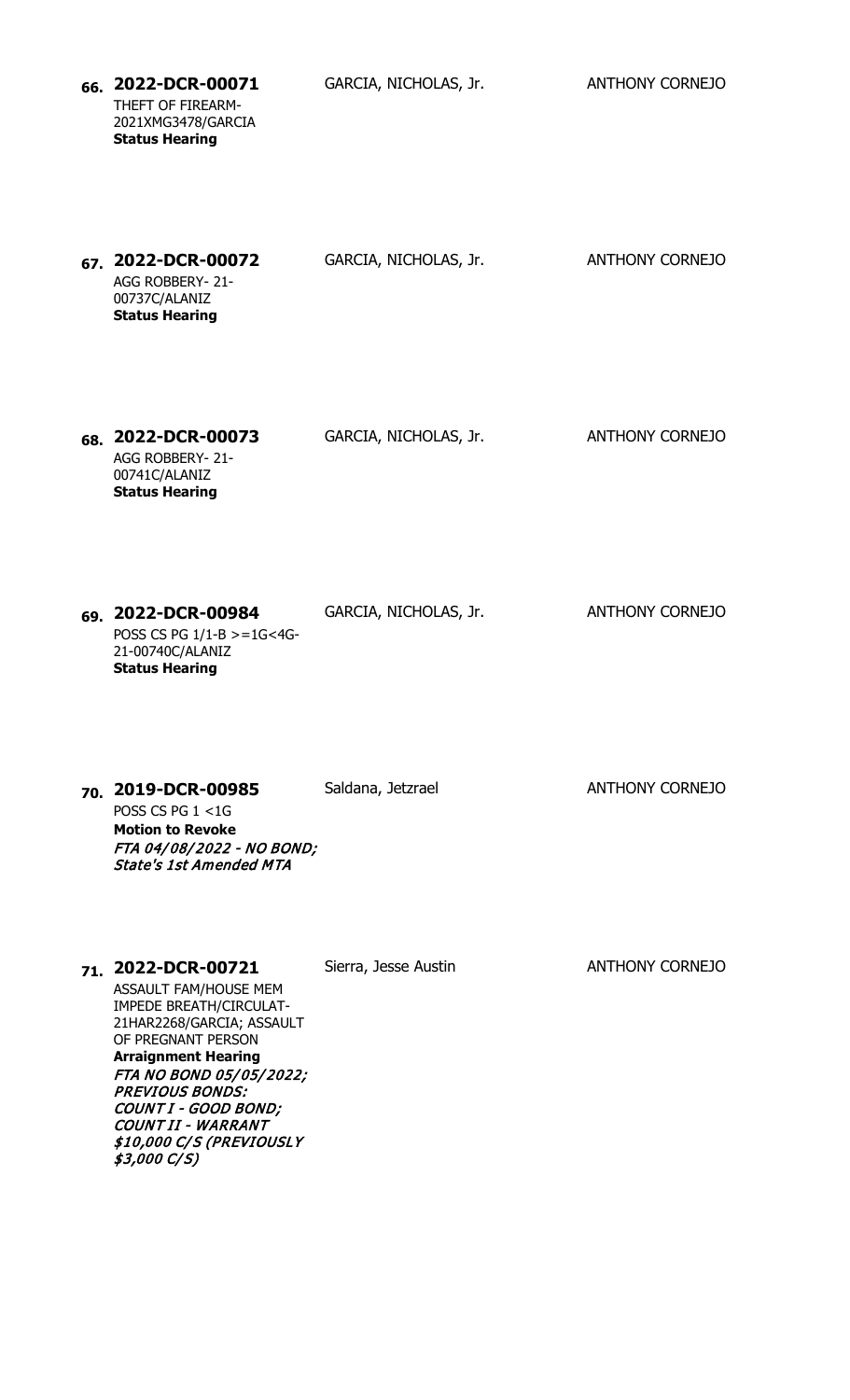| 220030/DANIELS<br><b>Status Hearing</b>                                                                                                          |                                                      |                         |
|--------------------------------------------------------------------------------------------------------------------------------------------------|------------------------------------------------------|-------------------------|
| 75. 2021-DCR-02655<br>POSS CS PG 1 <1G-<br>21B2111/FLORES<br><b>Arraignment Hearing</b><br>(WARRANT) FTA 01/13/2022<br>- NO BOND                 | TRONCOSO, ADAN                                       | OSCAR DE LA FUENTE, JR. |
| 76. 10-CR-00002496<br>POSSESSION OF MARIHUANA<br><b>Motion to Revoke</b><br>FTA NO BOND 01/29/2020                                               | HERNANDEZ, FRANCISCO ALFEREZ OSCAR DE LA FUENTE, JR. |                         |
| 77. 2022-DCR-00166<br><b>AGG ASSAULT</b><br>DATE/FAMILY/HOUSE<br>W/WEAPON-21B3389/NUNEZ<br><b>Status Hearing</b><br><b>CT INTERPRETER NEEDED</b> | MIRELES, EDUARDO                                     | FABIAN LIMAS, JR.       |
| 78. 2020-DCR-00066<br><b>DRIVING WHILE</b><br>INTOXICATED 3RD OR MORE                                                                            | OLEA, JUAN MORA                                      | <b>ISMAEL HINOJOSA</b>  |

**74. 2022-DCR-00983** AGUILAR, ANDRES OSCAR DE LA FUENTE, JR.

AGG ASSAULT DATE/FAMILY/HOUSE W/WEAPON-21-0193/DANIELS **Status Hearing**

POSS CS PG 1/1-B >=1G<4G-

IAT; POSS CS PG 1 <1G-

1900415C/Garza **Status Hearing**

**73. 2021-DCR-02783** AGUILAR, ANDRES OSCAR DE LA FUENTE, JR.

CT INTERPRETER NEEDED

**Status Hearing**

AGG ASSAULT W/DEADLY WEAPON-21B3569/FLORES

**72. 2021-DCR-02925** SALINAS SERNA, JOSE ALBERTO OSCAR DE LA FUENTE, JR.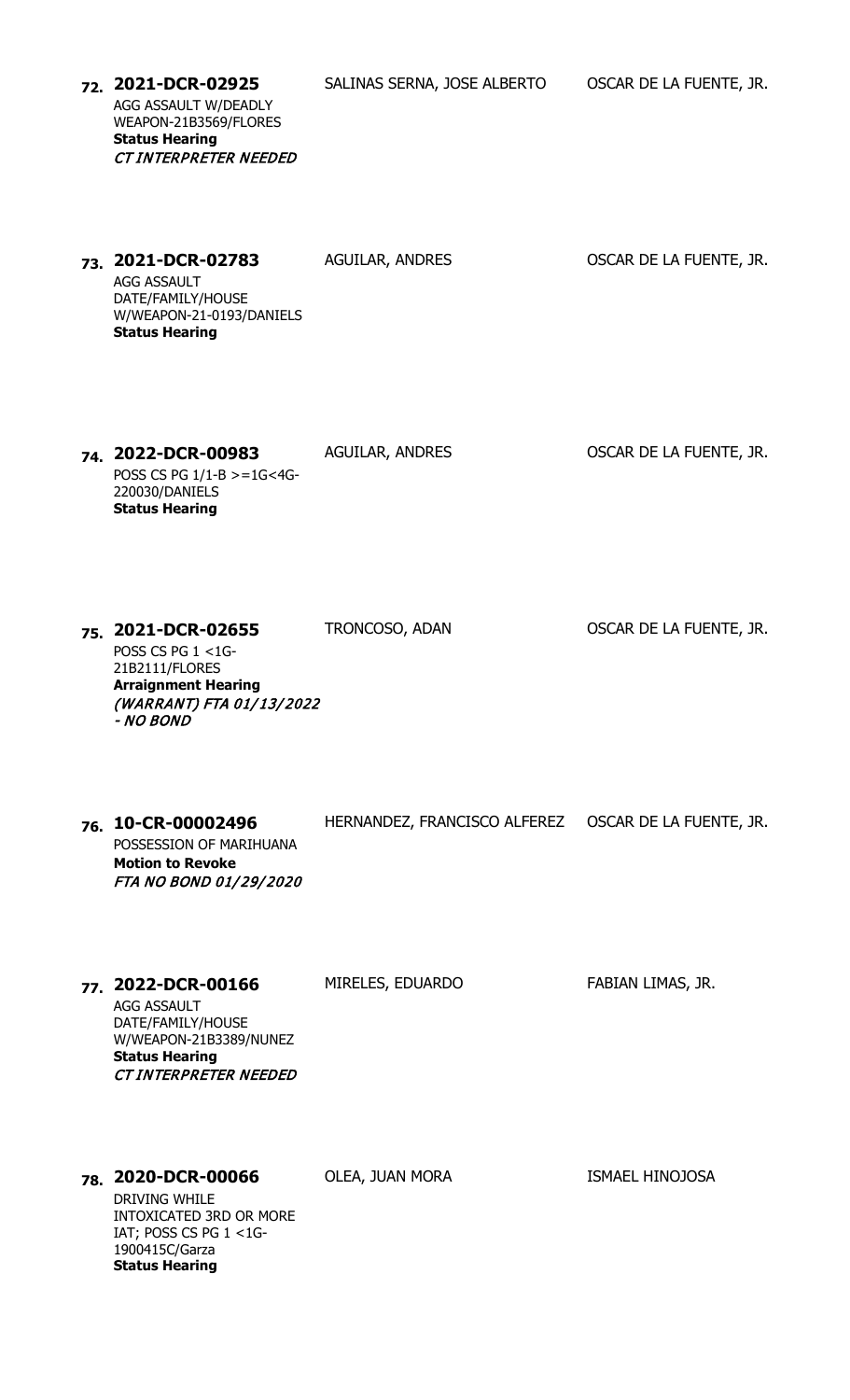**79. 2021-DCR-02372** MORA, JUAN CARLOS OLEA ISMAEL HINOJOSA DRIVING WHILE INTOXICATED 3RD OR MORE IAT **Status Hearing** 80. **2021-DCR-03067** SOTO, PERLA LETICIA AARON RENDON UNLAWFUL RESTRAINT:EXPOSE TO SBI; AGG ROBBERY-21B3768/NUNEZ **Status Hearing** 9 A.,M. if bond out 81. **2017-DCR-00755** LEAL, VICENTE GUADALUPE ERNEST J. HERNANDEZ MAN DEL CS PG 1 >=400G **Status Hearing** \$50,000 C/S Bond 82. **2022-DCR-00732** Romero, Ronnie Lee RENE GOMEZ BURGLARY OF BUILDING-22XMG502/GARCIA **Status Hearing** 83. **2022-DCR-00448** Teran, Reynaldo **DEREK REYNA** THEFT PROP <\$2,500 2/MORE PREV CONV **Arraignment Hearing** (WARRANT) FTA - 04/ 14/ 2022; PREVIOUS GOOD BOND \$5,000 P.R. BOND **84. 2022-DCR-00076** PENA, JOSE GUADALUPE JULIANNA A SOSA BURGLARY OF BUILDING-21B3935/FLORES **Status Hearing 85. 2022-DCR-00159** PENA, JOSE GUADALUPE JULIANNA A SOSA POSS CS PG 1/1-B <1G-2021XMG3358/LIMAS **Status Hearing**